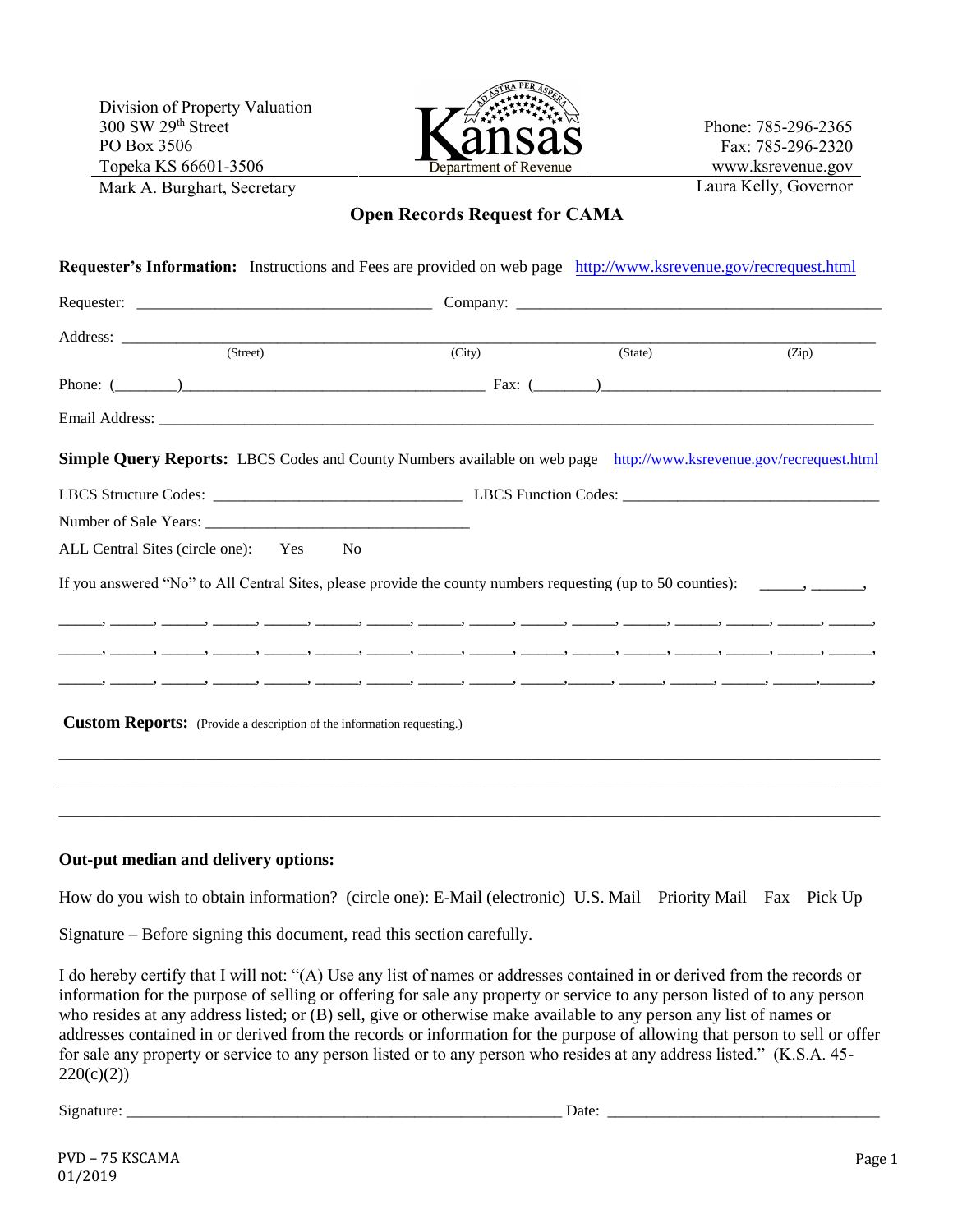The State of Kansas has 105 counties located within its boundaries. Currently 93 of those 105 counties KSCAMA data is hosted on state servers in which the state can process a KSCAMA Open Records Request against. We refer to these 93 counties as Centrally Hosted counties. The remaining 12 counties host their own data at the county level. We refer to them as Locally Hosted. Those 12 counties have to be contacted directly for a KSCAMA Open Records Request.

KSCAMA Information requests fall into two categories, Simple Query or Custom Report. The processing and charges applied depend on the type of request.

**Simple Query** – Requests that can be accomplished through a simple "Query" by Division staff and assume paper or email data transfer. The "Query" is mainly designed for appraisal purposes and provides the information usually requested by fee appraisers. These queries typically include 10 to 20 data fields per record. The requested data must be contained within one year of CAMA data and/or multiple years of sales data.

**Custom Report** – Requests that require a search and output of data for virtually every field within a record in one or more Centrally Hosted Counties. Such requests require additional programming and assume electronic data transfer. The requester may be asked to provide portable hard drive or CD/DVD for delivery of data. The requested data must be contained within one year of CAMA data and/or multiple years of sales data.

## **Simple Query Fees:**

- a. 1 to 50 Centrally Hosted counties: The base fee for this **Query** is \$50.
- b. 51 to 93 Centrally Hosted counties: The base fee for this **Query** is \$100.
- c. Five cents is charged for each record requested (5 cents per record).

## **Custom Report Fees:**

- a. Programming fee varies with request a typical request will be \$500.
- b. A base fee for virtually all CAMA records including sales data in a county is \$250 per county.
- c. A base fee for virtually all CAMA records excluding sales data in a county is \$200 per county.
- d. A base fee for virtually all sales data only in a county is \$100 per county.
- e. Five cents is charged for each record requested (5 cents per record).
- f. All fees are based on receiving data electronically. An additional charge may be imposed if paper copies are requested.

#### **Instructions:**

- 1. Complete the PVD 75 KSCAMA form, including signature and date. Provide a completed form for each request.
- 2. Submit the completed request to the following address:

Kansas Department of Revenue Property Valuation PO Box 3506 Topeka, KS 66601-3506 OR FAX: 785-296-2320

OR: send an e-mail to: kdor pvd@ks.gov

3. All fees should be paid by check or money order. Make the check or money order payable to the "Kansas Department of Revenue/PVD". Payment may be required prior to the release of the requested records.

If you have questions concerning how to complete the KSCAMA open records form; what data elements are contained in the record; or the fees charged in obtaining a record, call the division at 785-296-2365.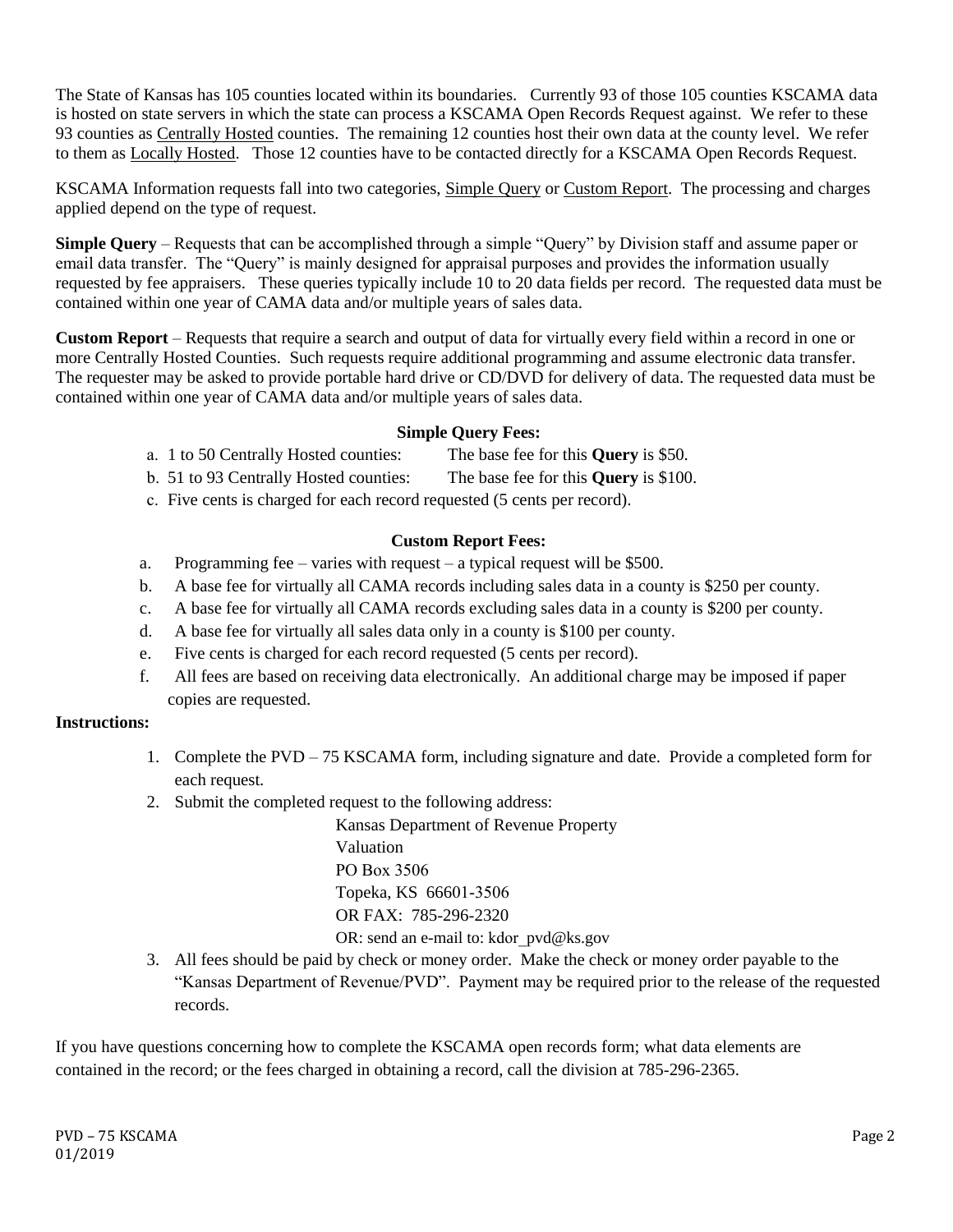| $Co. \#$ | Co.<br>Abbr.               | County         | <b>Hosted</b><br>Data | $Co.$ # | Co.<br>Abbr.   | County      | <b>Hosted</b><br>Data | Co.<br># | Co.<br>Abbr.   | County       | <b>Hosted</b><br>Data |
|----------|----------------------------|----------------|-----------------------|---------|----------------|-------------|-----------------------|----------|----------------|--------------|-----------------------|
| 001      | AL                         | Allen          | Central               | 036     | GL             | Greeley     | Central               | 071      | <b>OB</b>      | Osborne      | Central               |
| 002      | AN                         | Anderson       | Central               | 037     | <b>GW</b>      | Greenwood   | Central               | 072      | <b>OT</b>      | Ottawa       | Central               |
| 003      | AT                         | Atchison       | Central               | 038     | HM             | Hamilton    | Central               | 073      | PN             | Pawnee       | Central               |
| 004      | <b>BA</b>                  | Barber         | Central               | 039     | HP             | Harper      | Central               | 074      | PL             | Phillips     | Central               |
| 005      | <b>BT</b>                  | <b>Barton</b>  | Central               | 040     | <b>HV</b>      | Harvey      | Central               | 075      | PT             | Pottawatomie | Central               |
| 006      | <b>BB</b>                  | <b>Bourbon</b> | Central               | 041     | <b>HS</b>      | Haskell     | Central               | 076      | PR             | Pratt        | Central               |
| 007      | <b>BR</b>                  | <b>Brown</b>   | Central               | 042     | HG             | Hodgeman    | Central               | 077      | <b>RA</b>      | Rawlins      | Central               |
| 008      | <b>BU</b>                  | <b>Butler</b>  | Local                 | 043     | <b>JA</b>      | Jackson     | Central               | 078      | <b>RN</b>      | Reno         | Local                 |
| 009      | <b>CS</b>                  | Chase          | Central               | 044     | JF             | Jefferson   | Central               | 079      | RP             | Republic     | Central               |
| 010      | CQ                         | Chautauqua     | Central               | 045     | JW             | Jewell      | Central               | 080      | RC             | Rice         | Central               |
| 011      | CK                         | Cherokee       | Central               | 046     | <b>JO</b>      | Johnson     | Local                 |          |                |              |                       |
| 012      | <b>CN</b>                  | Cheyenne       | Central               | 047     | <b>KE</b>      | Kearny      | Central               | 082      | <b>RO</b>      | Rooks        | Central               |
| 013      | CA                         | Clark          | Central               | 048     | <b>KM</b>      | Kingman     | Central               | 083      | <b>RH</b>      | Rush         | Central               |
| 014      | <b>CY</b>                  | Clay           | Central               | 049     | <b>KW</b>      | Kiowa       | Central               | 084      | <b>RS</b>      | Russell      | Central               |
| 015      | CD                         | Cloud          | Central               | 050     | LB             | Labette     | Central               | 085      | <b>SA</b>      | Saline       | Local                 |
| 016      | <b>CF</b>                  | Coffey         | Central               | 051     | LE             | Lane        | Central               | 086      | <b>SC</b>      | Scott        | Central               |
| 017      | CM                         | Comanche       | Central               | 052     | LV             | Leavenworth | Central               | 087      | SG             | Sedgwick     | Local                 |
| 018      | CL                         | Cowley         | Central               | 053     | LC             | Lincoln     | Central               | 088      | <b>SW</b>      | Seward       | Central               |
| 019      | CR                         | Crawford       | Central               | 054     | LN             | Linn        | Central               | 089      | <b>SN</b>      | Shawnee      | Local                 |
| 020      | DC                         | Decatur        | Central               | 055     | LG             | Logan       | Central               | 090      | <b>SD</b>      | Sheridan     | Central               |
| 021      | DK                         | Dickinson      | Central               | 056     | LY             | Lyon        | Central               | 091      | <b>SH</b>      | Sherman      | Central               |
| 022      | <b>DP</b>                  | Doniphan       | Central               | 057     | <b>MN</b>      | Marion      | Central               | 092      | <b>SM</b>      | Smith        | Central               |
| 023      | <b>DG</b>                  | Douglas        | Local                 | 058     | <b>MS</b>      | Marshall    | Central               | 093      | <b>SF</b>      | Stafford     | Central               |
| 024      | <b>ED</b>                  | Edwards        | Central               | 059     | <b>MP</b>      | McPherson   | Central               | 094      | <b>ST</b>      | Stanton      | Central               |
| 025      | EK                         | Elk            | Central               | 060     | <b>ME</b>      | Meade       | Central               | 095      | SV             | Stevens      | Central               |
| 026      | EL                         | <b>Ellis</b>   | Local                 | 061     | MI             | Miami       | Local                 | 096      | SU             | Sumner       | Central               |
| 027      | EW                         | Ellsworth      | Central               | 062     | MC             | Mitchell    | Central               | 097      | <b>TH</b>      | Thomas       | Central               |
| 028      | $\boldsymbol{\mathrm{FI}}$ | Finney         | Local                 | 063     | MG             | Montgomery  | Central               | 098      | <b>TR</b>      | Trego        | Central               |
| 029      | <b>FO</b>                  | Ford           | Central               | 064     | <b>MR</b>      | Morris      | Central               | 099      | <b>WB</b>      | Wabaunsee    | Central               |
| 030      | <b>FR</b>                  | Franklin       | Central               | 065     | MT             | Morton      | Central               | 100      | <b>WA</b>      | Wallace      | Central               |
| 031      | <b>GE</b>                  | Geary          | Central               | 066     | <b>NM</b>      | Nemaha      | Central               | 101      | WS             | Washington   | Central               |
| 032      | GO                         | Gove           | Central               | 067     | N <sub>O</sub> | Neosho      | Central               | 102      | WH             | Wichita      | Central               |
| 033      | <b>GH</b>                  | Graham         | Central               | 068     | <b>NS</b>      | <b>Ness</b> | Central               | 103      | WL             | Wilson       | Central               |
| 034      | <b>GT</b>                  | Grant          | Central               | 069     | NT             | Norton      | Central               | 104      | <b>WO</b>      | Woodson      | Central               |
| 035      | GY                         | Gray           | Central               | 070     | <b>OS</b>      | Osage       | Central               | 105      | WY <sub></sub> | Wyandotte    | Local                 |

Hosted Data: **CENTRAL** – KSCAMA data can be requested from state or county **LOCAL** – KSCAMA – data must be requested from the county Source: Property Valuation Division